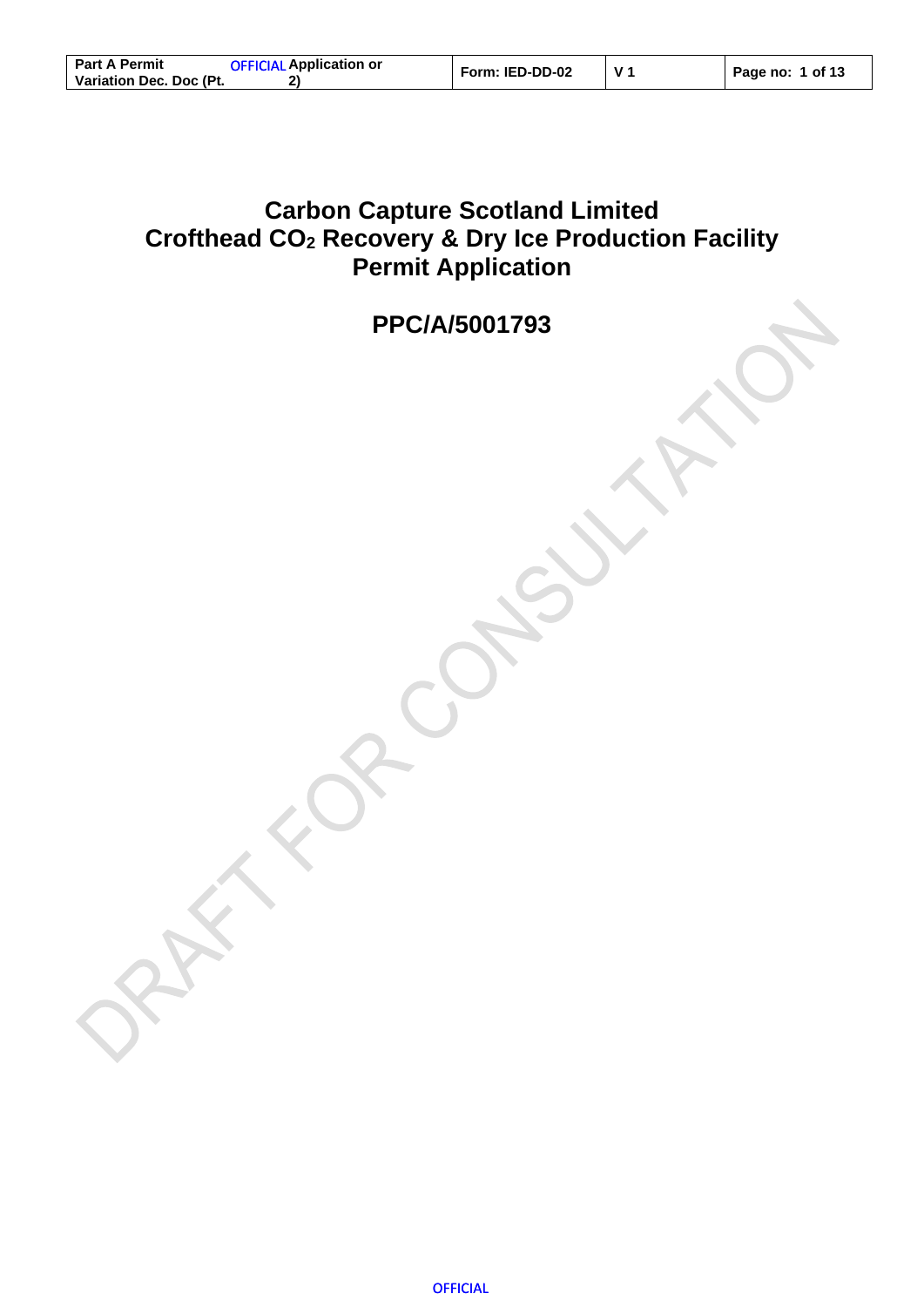**Applicant: Dry Ice Scotland Ltd** 

#### <span id="page-1-0"></span>**CONTENTS**

|                         | <b>CONTENTS.</b>                                                                   |  |
|-------------------------|------------------------------------------------------------------------------------|--|
|                         |                                                                                    |  |
| 2                       |                                                                                    |  |
| 3                       |                                                                                    |  |
| $\overline{\mathbf{4}}$ |                                                                                    |  |
| 4.1                     |                                                                                    |  |
| 4.2                     |                                                                                    |  |
| 4.3                     |                                                                                    |  |
| 4.4                     | Guidance/directions issued to SEPA by the Scottish Ministers under Reg.60 or 61. 6 |  |
| 4.5                     |                                                                                    |  |
| 5.                      |                                                                                    |  |
| 5.1                     |                                                                                    |  |
| 5.2                     |                                                                                    |  |
| 5.3                     |                                                                                    |  |
| 5.4                     |                                                                                    |  |
| 5.5                     |                                                                                    |  |
| 5.6                     |                                                                                    |  |
| 5.7                     |                                                                                    |  |
| 5.8                     |                                                                                    |  |
| 5.9                     |                                                                                    |  |
| 5.10                    |                                                                                    |  |
| 5.11                    |                                                                                    |  |
| 5.12                    |                                                                                    |  |
| 5.13                    |                                                                                    |  |
| 5.14                    |                                                                                    |  |
| 5.15                    |                                                                                    |  |
| 5.16                    |                                                                                    |  |
| 5.17                    |                                                                                    |  |
| 5.18                    |                                                                                    |  |
| 5.19                    |                                                                                    |  |
| 5.20                    |                                                                                    |  |
| 5.21                    |                                                                                    |  |
| 6                       |                                                                                    |  |
| $\overline{7}$          |                                                                                    |  |
| 8                       | <b>DETAILS OF PERMIT </b>                                                          |  |
|                         |                                                                                    |  |
|                         |                                                                                    |  |
| 9                       | <b>EMISSION LIMIT VALUES OR EQUIVALENT TECHNICAL PARAMETERS/ MEASURES13</b>        |  |
| 10                      |                                                                                    |  |
| 11                      |                                                                                    |  |
| 12 <sup>7</sup>         |                                                                                    |  |
|                         |                                                                                    |  |

 $V<sub>1</sub>$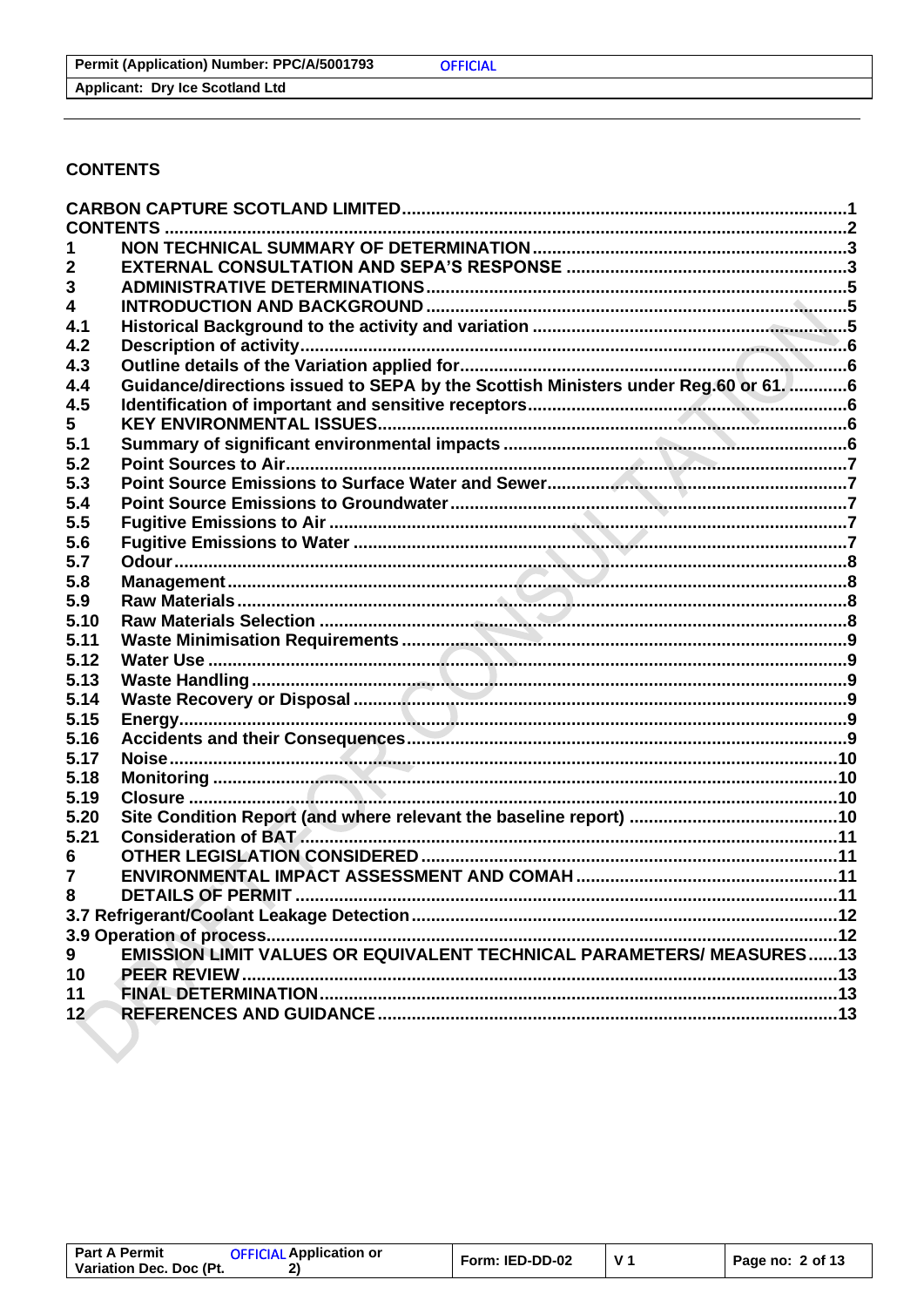**Permit (Application) Number: PPC/A/5001793**

**Applicant: Carbon Capture Scotland Limited**

#### <span id="page-2-0"></span>**1 NON TECHNICAL SUMMARY OF DETERMINATION**

Carbon Capture Scotland Limited CO<sub>2</sub> recovery and dry ice production facility at Crofthead is a CO<sub>2</sub> recovery plant which will take  $CO<sub>2</sub>$  arising from the biogas upgrade unit that is part of the adjacent AD plant and use this to form dry ice. The  $CO<sub>2</sub>$  would normally be vented to air following the purification of biogas to biomethane as part of the gas to grid process, this will now be captured and piped directly to the  $CO<sub>2</sub>$  recovery process.

The  $CO<sub>2</sub>$  recovery operation will operate 24/7 and be controlled by a SCADA system which can be accessed remotely at all times of day. The  $CO<sub>2</sub>$  will be compressed to purify the gas and achieve a liquified state. This will be stored in one of two 62000kg storage tanks which can also accept liquid CO<sub>2</sub> via tanker from other sources if required.

The dry ice production plant will only operate 08:00 to 16:00 Monday to Friday whilst the site is manned. This process takes the liquified  $CO<sub>2</sub>$  and enters machines at atmospheric pressure which causes the  $CO<sub>2</sub>$  to sublime into snow. This is then pelletised, sliced and packed ready for dispatch from the site.

The CO<sub>2</sub> recovery process is situated adjacent to the AD plant, just out-with the current site boundary, and will be operated by a third party. The existing AD plant permit has been varied to amend its site boundary and this new application details the process and will be issued as a new "part permit" to the new third party operator.

#### *Glossary of terms*

| <b>BAT - Best Available Techniques</b>           | AD - Anaerobic Digestion               |  |
|--------------------------------------------------|----------------------------------------|--|
| CO - Coordinating Officer                        | COMAH - Control of Major Accidents and |  |
| <b>ELV - Emission Limit Value</b>                | <b>Hazards</b>                         |  |
| PPC - Pollution Prevention and Control           | <b>STU-Stationary Technical Unit</b>   |  |
| (Scotland) Regulations 2012                      | DAA - Directly Associated Activity     |  |
| CO2 - Carbon Dioxide                             | BUU - Biogas Upgrading Unit            |  |
| SCADA - supervisory control and data acquisition | PRV - Pressure Release Valve           |  |
|                                                  |                                        |  |

## <span id="page-2-1"></span>**2 EXTERNAL CONSULTATION AND SEPA'S RESPONSE**

#### *Is Public Consultation Required* **-**

| <b>Advertisements Check:</b> | <b>Date</b> | <b>Compliance with advertising requirements</b> |
|------------------------------|-------------|-------------------------------------------------|
| <b>Edinburgh Gazette</b>     | 13/05/2022  | Advert late but met requirements                |
| <b>Galloway Gazette</b>      | 13/05/2022  | Advert late but met requirements                |
| $\sim$ $\sim$                |             |                                                 |

*Officer checking advert:*

*No. of responses received:* None to date

*Summary of responses and how they were taken into account during the determination:* N/A

*Summary of responses withheld from the public register on request and how they were taken into account during the determination:*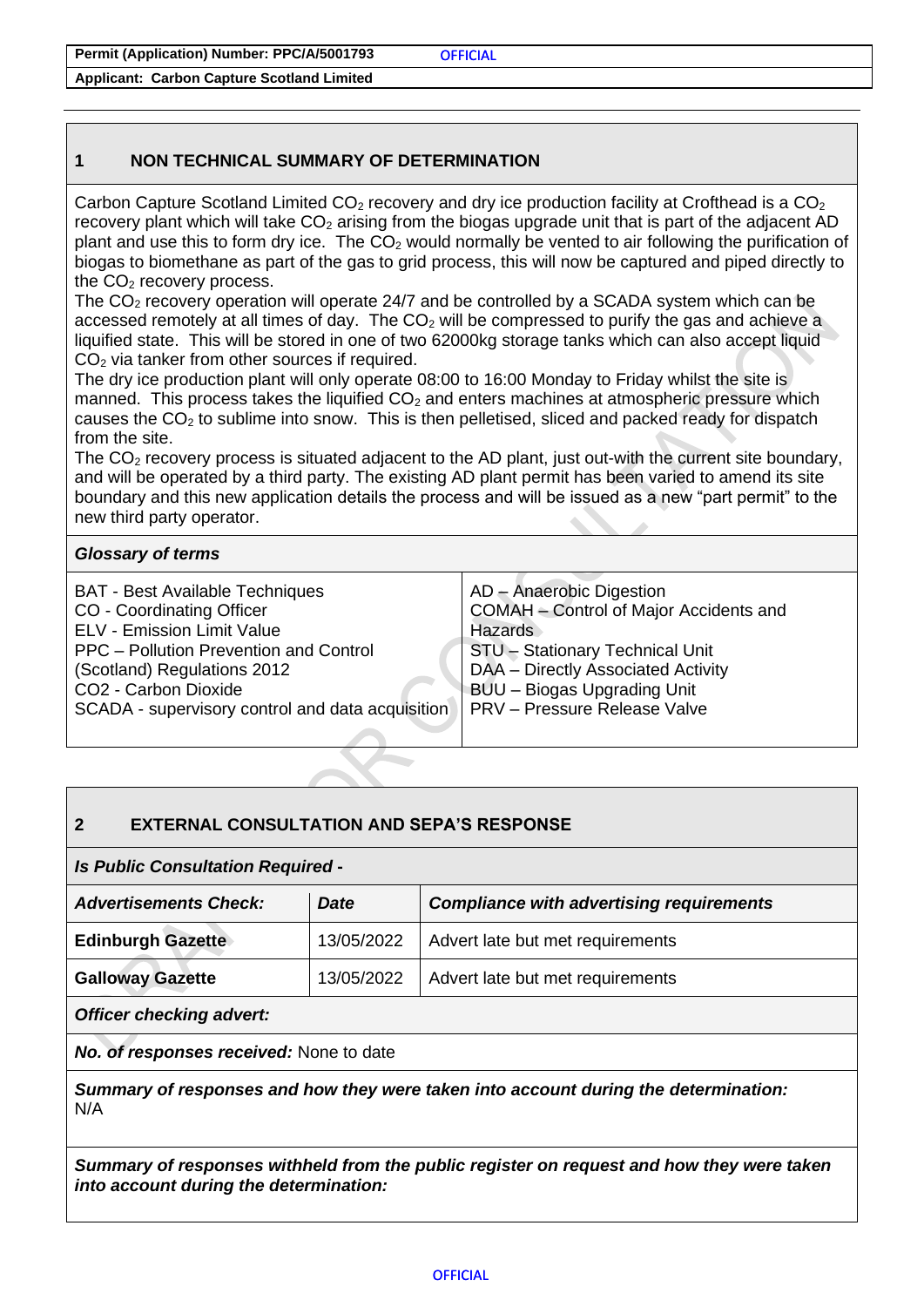*Is PPC Statutory Consultation* **Required –**

*Food Standards Agency:* Unlikely that there will be any unacceptable effects on the food chain

*Health Board:* Nothing of public health concern

*Local Auth:* No response

*Scottish Water:* N/A no emissions to sewer

*Health and Safety Executive:* N/A CO<sub>2</sub> not currently defined as a dangerous substance under COMAH.

*Scottish Natural Heritage (PPC Regs consultation):* N/A Minimal emissions and no nearby watercourses.

**Discretionary Consultation – N/A**

**Enhanced SEPA public consultation – N/A**

**'***Off-site' Consultation* **– N/A**

*Transboundary Consultation* **– N/A**

*Public Participation Consultation - Yes*

**STATEMENT ON THE PUBLIC PARTICIPATION PROCESS** 

**The Pollution Prevention and Control (Public participation)(Scotland) Regulations 2005 requires that SEPA's draft determination of this application be placed on SEPA's website and public register and be subject to 28 days' public consultation. The dates between which this consultation took place, the number of representations received and SEPA's response to these are outlined below***.* 

| Date SEPA notified applicant of draft determination                                 |              |  |
|-------------------------------------------------------------------------------------|--------------|--|
| Date draft determination placed on SEPA's Website                                   | 20 June 2022 |  |
| Details of any other 'appropriate means' used to advertise<br>the draft             |              |  |
| Date public consultation on draft permit opened                                     | 20 June 2022 |  |
| Date public consultation on draft permit consultation<br>closed                     |              |  |
| Number of representations received to the consultation                              |              |  |
| Date final determination placed on the SEPA's Website                               |              |  |
| Summary of responses and how they were taken into account during the determination: |              |  |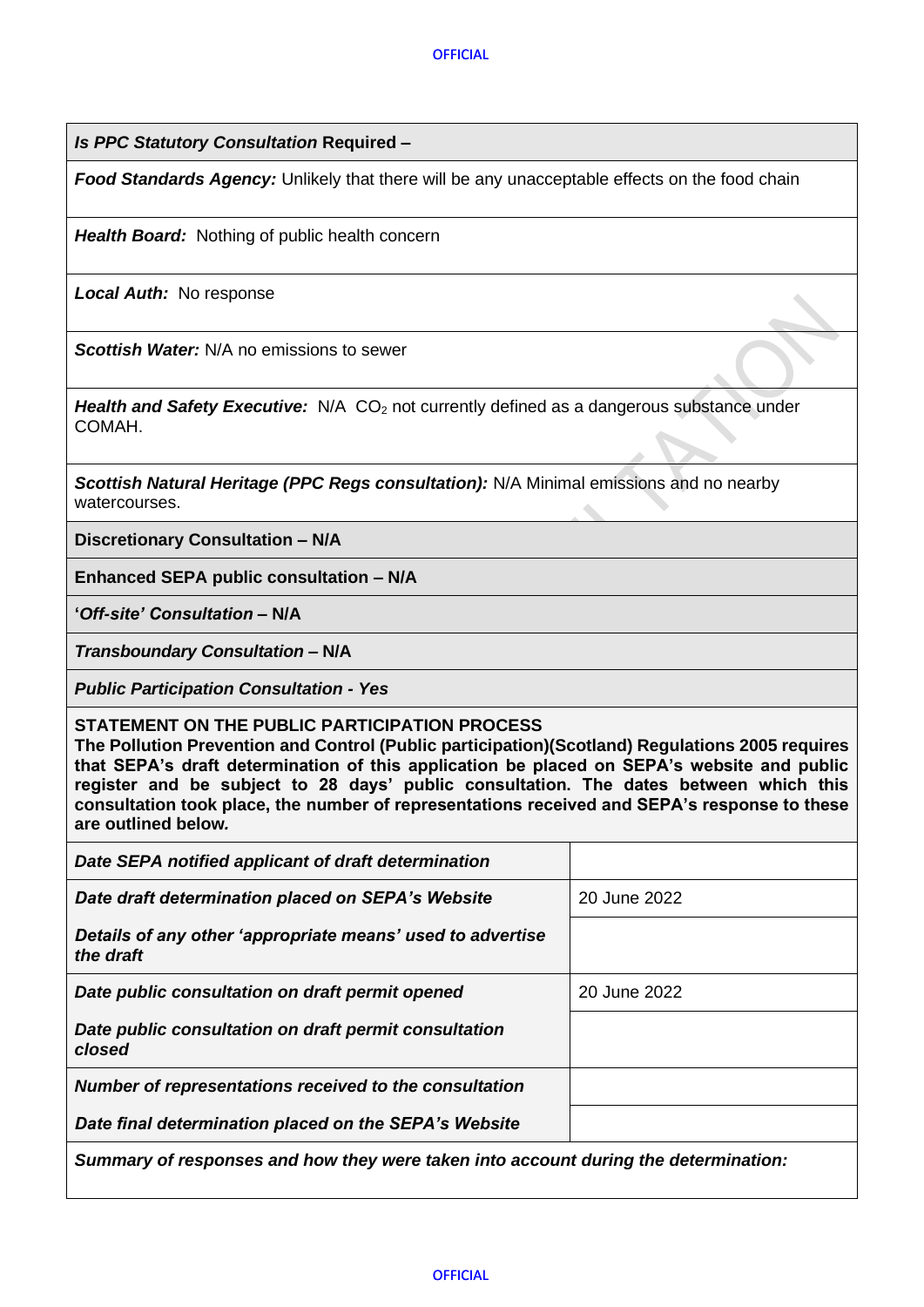*Summary of responses withheld from the public register on request and how they were taken into account during the determination:*

#### *Officer:*

*CO*

#### <span id="page-4-0"></span>**3 ADMINISTRATIVE DETERMINATIONS**

*Determination of the Schedule 1 activity* 

This is a part permit to authorise a DAA to the AD plant in PPC/A/1180559 regulated under 5.4 Part A  $(b)(i)$ 

#### *Determination of the stationary technical unit to be permitted:*

As above

#### **Determination of directly associated activities:**

CO<sub>2</sub> recovery process and dry ice production plant

#### **Determination of 'site boundary'**

Site boundary reflects that in PPC/A/1180559, the installation boundary for this permit only covers the CO<sub>2</sub> recovery process and dry ice production plant.

*Officer: CO*

## <span id="page-4-1"></span>**4 INTRODUCTION AND BACKGROUND**

## <span id="page-4-2"></span>**4.1 Historical Background to the activity and variation**

The existing AD plant permit was issued 4th November 2019 and the site has had excellent compliance since. The operation processes up to 100,750 tonnes of feedstocks per year in the form of farmyard manure, poultry litter, cattle slurry, energy crops, whey and distillery by-product liquid feeds.

This is a new application for a part permit for a  $CO<sub>2</sub>$  recovery process that will be technically connected and therefore directly associated with the existing adjacent AD plant but operated by a third party, therefore making the site a multi-operator site. The activity being carried out is not a PPC activity, however as this is technically connected to the AD plant, the activity classes as a Directly Associated Activity and is required to be regulated. For this reason, the site boundary has been extended on the existing AD plant permit (PPC/A/1180559) to account for the land the  $CO<sub>2</sub>$  recovery plant is sited on, and a new "part" or multi-operator permit issued to the third party operator to regulate the  $CO<sub>2</sub>$  recovery plant. Each permit will list the AD plant and all the DAAs associated with the whole site but will differentiate between the two operators using a site plan.

Pre-app discussions with the operator established that the  $CO<sub>2</sub>$  gas will not class as a waste product as this will meet a recognised standard (food standards, not regulated by SEPA). This part of the site will not be a Specified Waste Management Activity and will not require Fit and Proper Person assessment.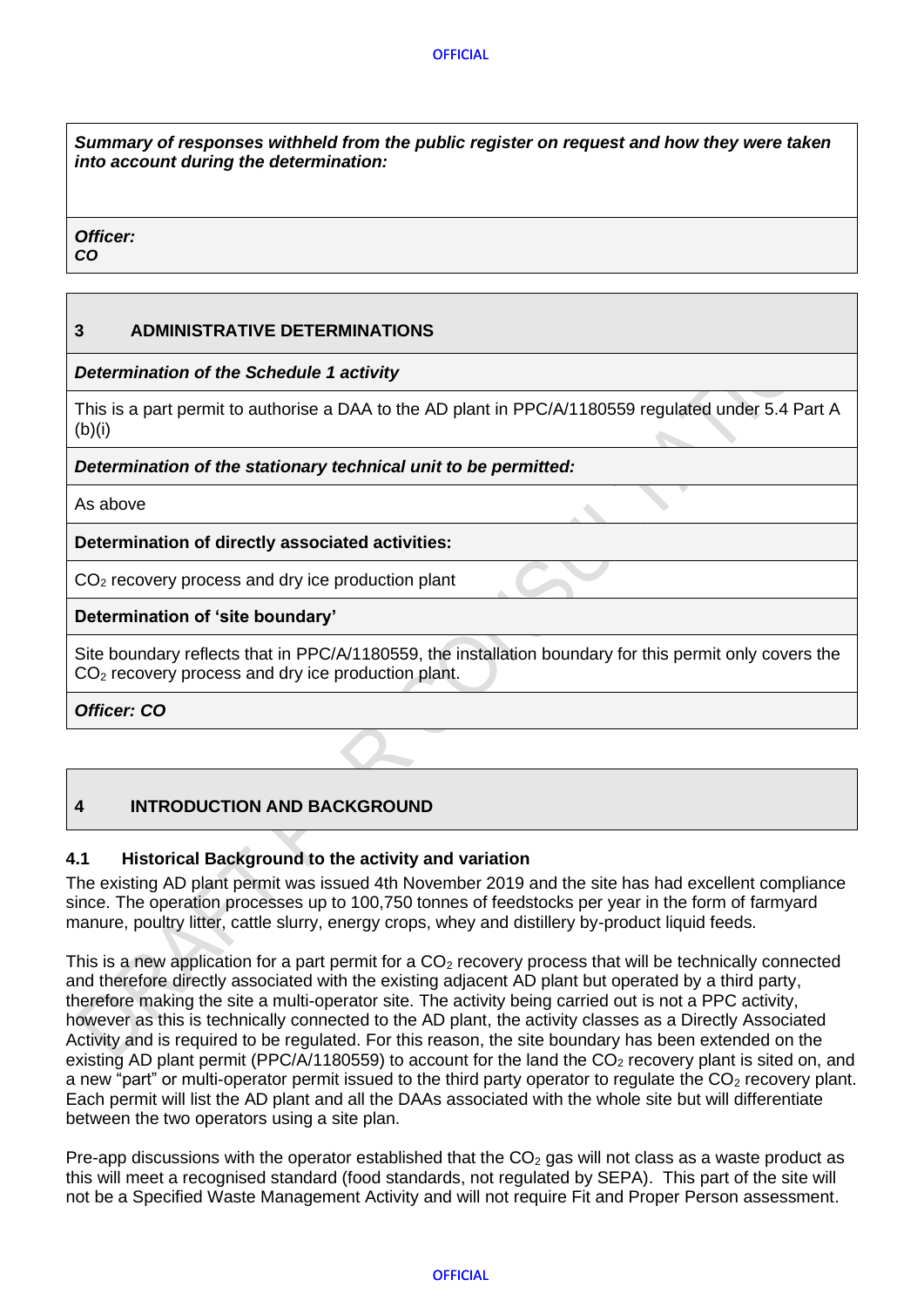#### **OFFICIAL**

Pre-app discussions have also established that as the  $CO<sub>2</sub>$  will go through no chemical changes, this will not class as a PPC 4.2 activity.

#### <span id="page-5-0"></span>**4.2 Description of activity**

Biogas produced by the adjacent AD plant is treated in a biogas upgrade unit to produce bio-methane suitable for export to the national grid.  $CO<sub>2</sub>$  is released from this process and was vented to atmosphere, however this will now be captured and transferred via an underground pipeline to the  $CO<sub>2</sub>$  recovery plant. The methane levels in the incoming gas will be monitored to ensure that the explosive limit is not reached.

During the initial high pressure stage, the  $CO<sub>2</sub>$  gas will be pressurised and cooled to induce condensation and reduce the water load in the gas and improve the efficiency of the next steps. This gas will then pass through an activated carbon filter dryer unit which will act as a deodoriser before going to the ambient air heated  $CO<sub>2</sub>$  evaporator to reduce the water content of the gas further. The dried gas is then liquified through a series of refrigerated compressor, condensers, and evaporators before a final purification step and transfer to storage in the liquid  $CO<sub>2</sub>$  tanks. There is capacity to recirculate  $CO<sub>2</sub>$  gas which does not meet the requirements through the evaporator to improve quality and any methane that is recovered from the  $CO<sub>2</sub>$  recovery process will be transferred back to the AD plant.

The dry ice process involves taking the liquid  $CO<sub>2</sub>$  from the tanks and when this is brought to atmospheric pressure it sublimes to "snow" which is pelletised into dry ice pellets and passed via a conveyor to a slicing machine. The slices of  $CO<sub>2</sub>$  are then packaged in specialist containers to store the dry ice for 3 to 7 days.

The plant also has the ability to accept liquid  $CO<sub>2</sub>$  by tanker to ensure adequate throughput for the dry ice process.

## <span id="page-5-1"></span>**4.3 Outline details of the Variation applied for**

<span id="page-5-2"></span>N/A

# **4.4 Guidance/directions issued to SEPA by the Scottish Ministers under Reg.60 or 61.**

<span id="page-5-3"></span>None

## **4.5 Identification of important and sensitive receptors**

The site is located within a largely agricultural area, adjacent to the AD plant from which the  $CO<sub>2</sub>$  is sourced from. The closest receptor is a dairy farm approximately 150m from the site, and there are individual and small clusters of residences within approximately 1.8km.

There are no designated sites within a 2km radius of the site.

The CO<sub>2</sub> recovery plant is unlikely to lead to the production of additional odour, and noise modelling has shown there to be a low likelihood of adverse noise impact. There have been no odour or noise complaints regarding the existing AD plant.

## <span id="page-5-4"></span>**5 KEY ENVIRONMENTAL ISSUES**

#### <span id="page-5-5"></span>**5.1 Summary of significant environmental impacts**

The main environmental impacts will come from the accidental release of  $CO<sub>2</sub>$ , either as a gas, or someone encountering liquid or solid  $CO<sub>2</sub>$ . The  $CO<sub>2</sub>$  itself would have been released to atmosphere prior to the introduction of the  $CO<sub>2</sub>$  recovery plant, and so overall is an environmental benefit, however if  $CO<sub>2</sub>$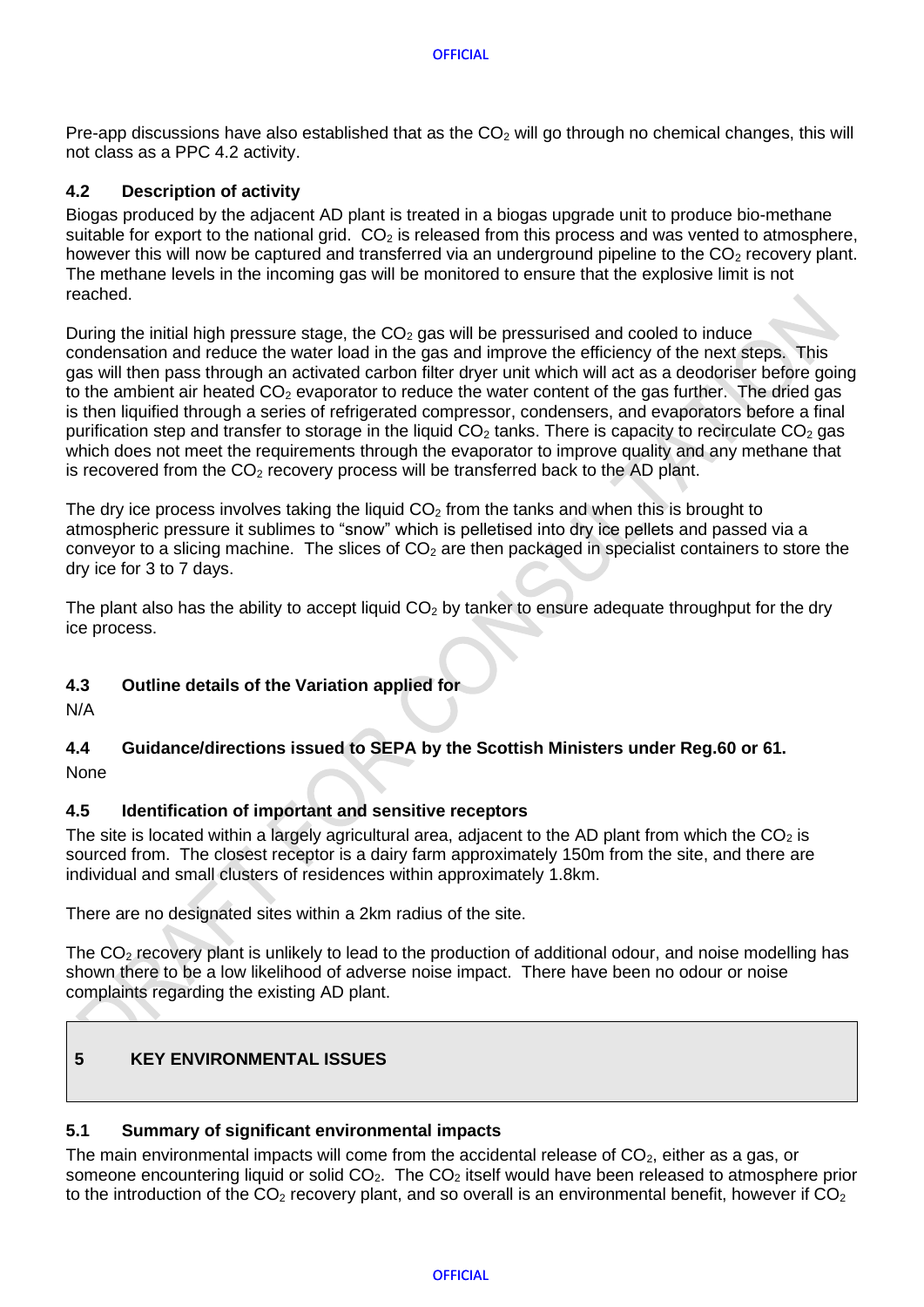is released within a confined space it can cause a risk to human health. Similarly, contact with liquid or solid  $CO<sub>2</sub>$  could potentially cause burns.

Whilst there will be storage of chemicals used in the process on site, these are being stored in small quantities, on concrete and within buildings.

The operator has carried out a risk assessment and has put measures in place to reduce the risk of incidents, these will be discussed in future sections.

#### <span id="page-6-0"></span>**5.2 Point Sources to Air**

There is one  $CO<sub>2</sub>$  exhaust that will be used to vent the  $CO<sub>2</sub>$  released during the production of the final dry ice blocks which is an unavoidable part of the sublimation process. There will also be 4 pressure release valves on the tanks and associated processes which will be used in emergencies and during periods of unusual operation. The emissions from the PRVs may contain small quantities of trace gases from the AD process, however, this gas was previously vented to atmosphere from the Biogas Upgrading Unit (BUU) at the AD plant and the recovery of  $CO<sub>2</sub>$  from this process is an improvement on this. Any methane recovered from the process will be diverted back to the AD plant.

An air quality screening assessment was carried out, and as emissions of  $CO<sub>2</sub>$  are not associated with human health impacts there are no emission limits for the pollutant. There are no emission limits for  $CO<sub>2</sub>$ recovery in either the Waste Treatment BREF (the lead BREF for the associated AD plant) or in the Food, Drink and Milk BREF where CO<sub>2</sub> recovery is mentioned as a potential technology. The emissions are not considered to be significant and there will not be any emissions monitoring associated with this activity.

#### <span id="page-6-1"></span>**5.3 Point Source Emissions to Surface Water and Sewer**

There will be a surface water discharge which will consist of clean surface water from the roofs and yard areas which will drain diffusely to a soakaway. It is proposed that domestic sewage will be managed via a septic tank and soakaway but will not be included within the site boundary and a separate application will be made for this. There are no other water discharges from the site.

#### <span id="page-6-2"></span>**5.4 Point Source Emissions to Groundwater**

<span id="page-6-3"></span>There will be no point source emissions to groundwater

#### **5.5 Fugitive Emissions to Air**

There will be 4 pressure release valves on the tanks and associated process which will be used in emergencies and during periods of unusual operation. The emissions from the PRVs may contain small quantities of trace gases from the AD process, however, this gas was previously vented to atmosphere from the Biogas Upgrading Unit (BUU) at the AD plant and the recovery of  $CO<sub>2</sub>$  from this process is an improvement on this.

The current arrangement at the BUU is that the emergency methane vent is linked to  $CO<sub>2</sub>$  vent, the  $CO<sub>2</sub>$ plant will be tied into the BUU prior to this to avoid contamination of the  $CO<sub>2</sub>$  with methane from the emergency vent, in the event of cross over, methane sensors located within the system will trip the automatic valve in the  $CO<sub>2</sub>$  delivery line and stop the flow of gas to the plant, whilst still allowing the BUU to operate.

There will be no routine fugitive emissions to air, emissions to air as a result of an event will be considered in "Accidents and their Consequences"

#### <span id="page-6-4"></span>**5.6 Fugitive Emissions to Water**

There will be no routine fugitive emissions to water, emissions to water because of an event will be considered in "Accidents and their Consequences"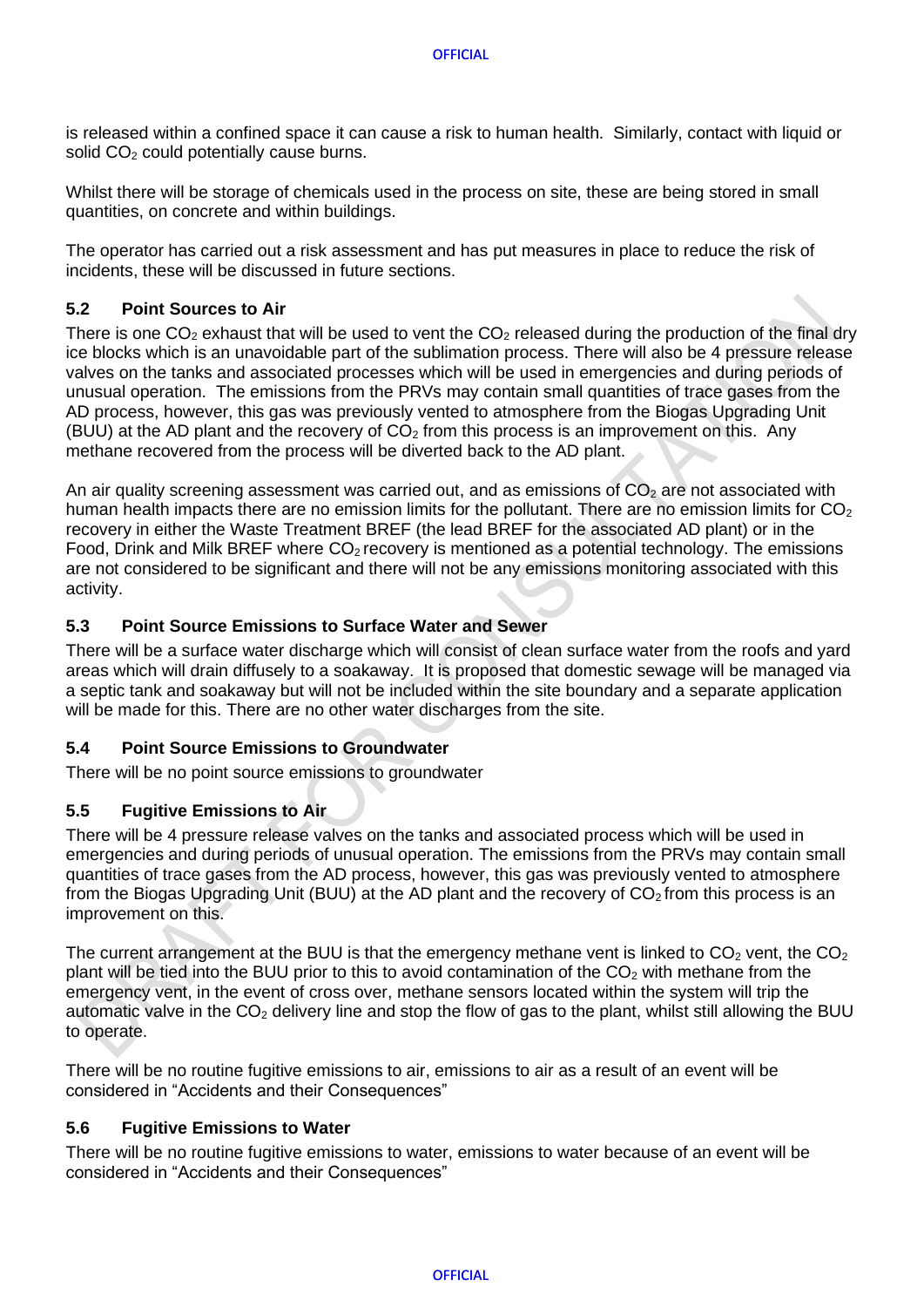Standard soil and groundwater conditions have been inserted into the permit, including a requirement to carry out a 4 yearly systematic assessment of soil and groundwater protection measures, which SEPA would expect to include any underground pipework and containment measures. The operator has committed to carrying out 6 monthly integrity checks on the underground gas pipeline however as the pipeline is transporting gasses, there is not thought to be high risk to the soil and groundwater.

#### <span id="page-7-0"></span>**5.7 Odour**

 $CO<sub>2</sub>$  gas itself has no odour, and whilst some emissions may contain small quantities of trace gases, these are likely to be very minor. The gas is also filtered prior to and during the  $CO<sub>2</sub>$  liquidation process to improve purity, this gas was previously vented directly to atmosphere with no abatement and therefore the site is highly unlikely to produce odour.

#### <span id="page-7-1"></span>**5.8 Management**

This is a multi-operator site, with the AD plant being under different management than the  $CO<sub>2</sub>$  recovery plant. The plants are physically connected and a HAZID study has been carried out (summarised further in accidents and consequences) which considers potential hazards associated with the operation of both plants and the potential impacts on the  $CO<sub>2</sub>$  recovery plant. As a multi-operator site with technical connections to the AD plant, all actions were allocated to the relevant company.

The CO<sub>2</sub> recovery plant has an Environmental Management System in place and has provided a summary of this as part of the application. Some of the documents remain in draft to ensure that all the permit conditions are accounted for. The list of documents provided seems comprehensive and includes critical spares list, drainage maintenance, calibration, site induction and BAT assessment, among others. Copies of several relevant documents were submitted to support the application.

#### <span id="page-7-2"></span>**5.9 Raw Materials**

There are very few raw materials used within the process. The liquid  $CO<sub>2</sub>$  will be stored within two 62000kg storage tanks and the solid dry ice stored in specialised palletised packaging within a building. The CO<sub>2</sub> will come both from the AD plant and will also be tankered to the site from external sources and a "Carboscan" scanner will be used to scan for impurities from incoming tankers to ensure that there is no contamination of the dry ice and that it can be sold as food grade  $CO<sub>2</sub>$ .

Other raw materials on site will include diesel which will be stored in an integrally bunded 3000 litre tank, compressor oil of which approximately 13.5 litres will be used within the  $CO<sub>2</sub>$  recovery unit and 128.1 litres within the dry ice unit. This will be contained, and no spare material will be stored on site, but will be brought in when needed.

Activated Carbon will be used within carbon filters, it is estimated that this will require replacement every 2 years, and approximately 400kg of carbon is within the equipment. Again, this will be brought on site as required.

Glycol will be used within the refrigeration system, approximately 245kg stored within the equipment and topped up as required (10% loss per annum thought to be a worst case scenario)

Ammonia, will be used in the coolant systems and 283kg will be contained within the process equipment and topped up as required (again a 10% loss per annum is thought to be a worst case scenario)

Dryer agent (alumino-silicate gel), 320kg will be used within the machinery, no additional material will be stored on site, but brought on as required for maintenance.

#### <span id="page-7-3"></span>**5.10 Raw Materials Selection**

The operator has committed to reviewing raw materials on at least an annual basis and selecting the lowest impact options where possible.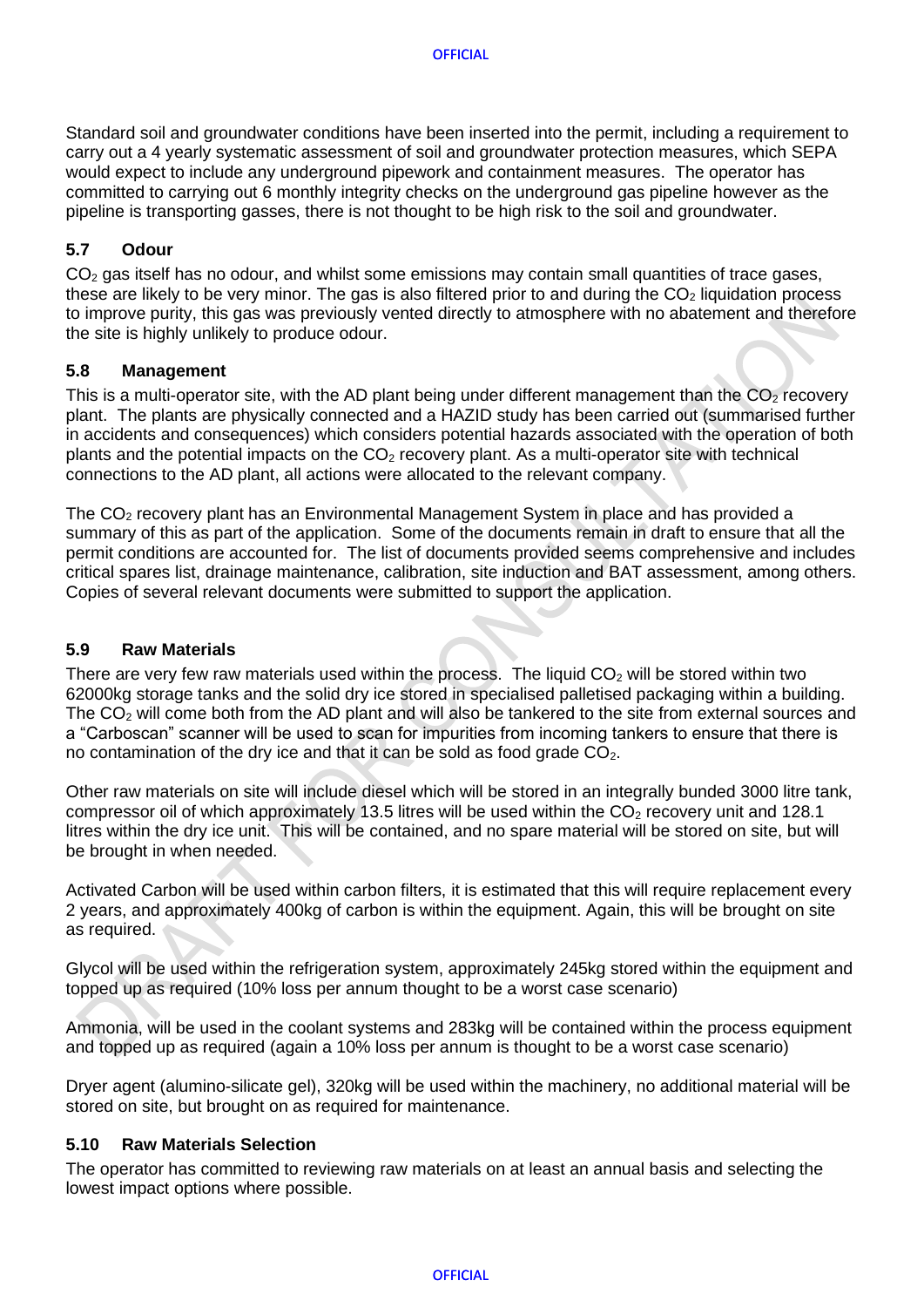Ammonia and Glycol are being used as refrigerants in place of any CFC or HFC containing refrigerants.

#### <span id="page-8-0"></span>**5.11 Waste Minimisation Requirements**

The operation itself is taking waste gas from the adjacent AD plant by capturing  $CO<sub>2</sub>$  and creating a product from gas which would have previously been vented to atmosphere.

Small quantities (0.6-1%) of methane may be within the initial CO2 gas stream, this will be diverted back to the AD plant.

There is very little waste generated from the process and the operator has committed to reviewing waste production on at least an annual basis and selecting the lowest impact options where possible.

#### <span id="page-8-1"></span>**5.12 Water Use**

There is no water use associated with the process itself, however water will be used during ad hoc cleaning as part of the site's maintenance program. The operator has committed to reviewing water use on at least an annual basis to identify where efficiencies can be made.

#### <span id="page-8-2"></span>**5.13 Waste Handling**

Only small volumes of packaging waste will be generated as a result of the activity. There is very little waste to be stored on site, any waste materials generated during maintenance will be removed on the same day.

#### <span id="page-8-3"></span>**5.14 Waste Recovery or Disposal**

As discussed in Waste Minimisation and Waste Handling above.

## <span id="page-8-4"></span>**5.15 Energy**

The site will be powered by the AD plant network and will benefit from the energy efficiency measures installed at the wider AD facility, including the electricity produced by the on site heat and power plant. The operator anticipates that the  $CO<sub>2</sub>$  recovery operation will consume approximately 1.32million kw a year, and the dry ice unit 130,000 kw a year, and has committed to monitoring energy usage and consideration of alternative energy sources at a future date. Standard SEPA resource utilisation conditions will be included in the permit to require a recording of data and systematic assessment.

#### <span id="page-8-5"></span>**5.16 Accidents and their Consequences**

A HAZID study was carried out to establish the risks associated with the site and the safety features and management techniques required to ensure the risks are minimised. All actions were allocated to the relevant company. The operator has also developed an accident management plan which includes procedures to follow in the event of an incident.

The main issues surround loss of containment of  $CO<sub>2</sub>$ , either through mechanical faults or human error.  $CO<sub>2</sub>$  detectors have been installed in the containers, and staff will wear personal gas monitors. There will be continuous forced ventilation in the containers, however this will be automatically ramped up if the CO<sup>2</sup> monitor's alarm.

The  $CO<sub>2</sub>$  tanks are connected in series, if one tank becomes full, the second will begin to fill and avoid spillage. There are pressure relief valves installed on the  $CO<sub>2</sub>$  tanks which will activate if the tanks become over-pressurised to prevent failure of vessels. The two  $CO<sub>2</sub>$  tanks also have level controllers which will cease filling and transfer to the second tank if the first becomes too full. There are also pressure sensors on the tanks which will stop the pumping of liquid  $CO<sub>2</sub>$  if pressure reaches over 19.5 bar.

If spillage of  $CO<sub>2</sub>$  does occur the surrounding area is impermeable, and the liquid  $CO<sub>2</sub>$  will quickly evaporate to a gas and there will be little environmental risk. The diesel is stored in a bunded tank, however if this is overfilled or becomes damaged, specialist spill kits are available including drain covers for surface water drains.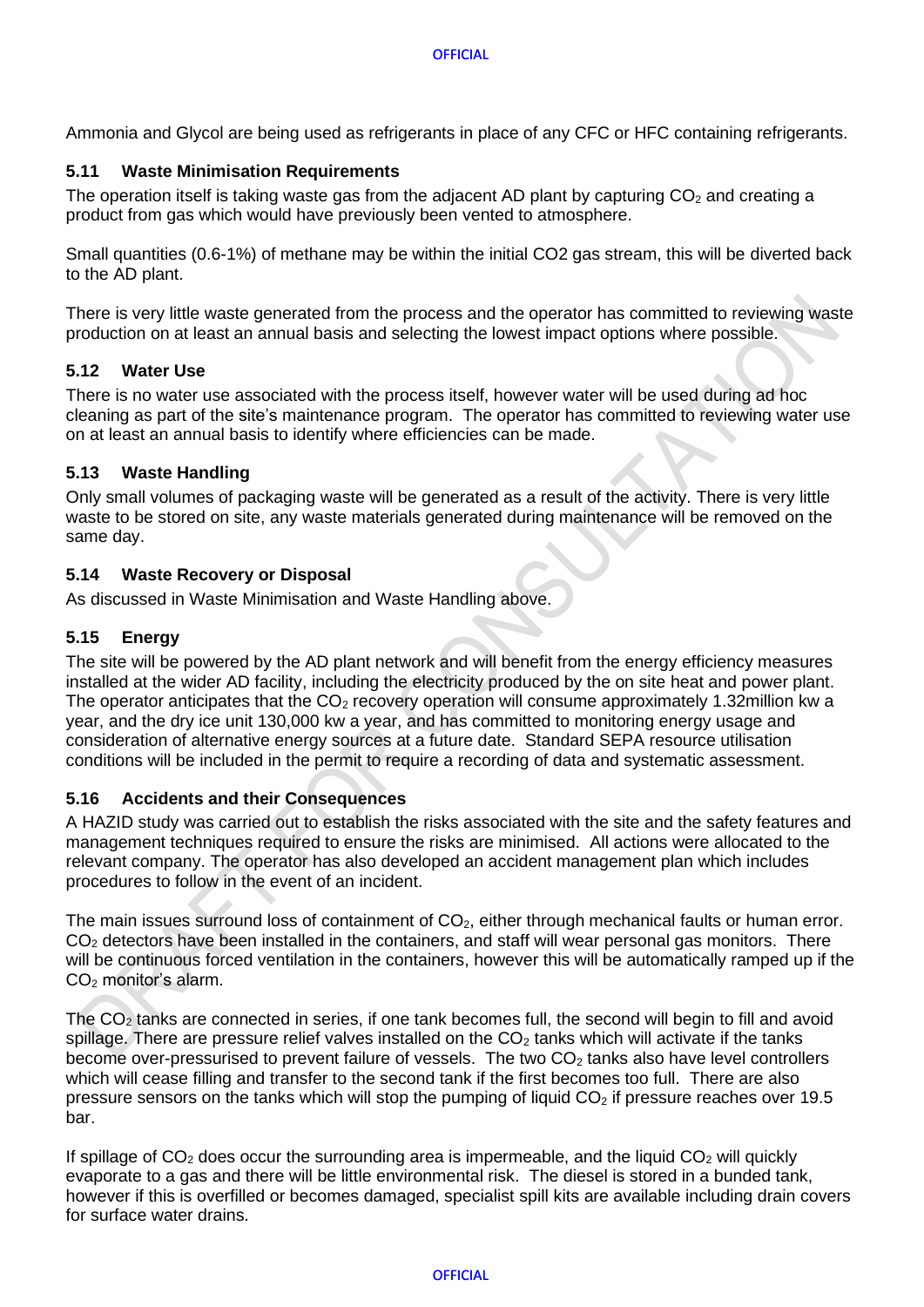$CO<sub>2</sub>$  is delivered to the plant via a booster fan on the pipeline, if this booster fails there is potential for a vacuum to form if the compressors are running. Vacuum sensors have been placed in the system and will stop the compressors if this occurs.

Power failure was another key issue identified in the HAZID and accident management plan, the site has an uninterruptable power supply battery back up system which will maintain power to the  $CO<sub>2</sub>$  recovery plant programmable logic controller.

The operator has committed to 6 monthly integrity checks of the underground  $CO<sub>2</sub>$  pipeline to ensure that the potential for leaks is kept to a minimum. As the contents of the underground pipework is gaseous, there is minimal risk for the underlying soils and groundwater.

Conditions have been inserted into the permit requiring any activation of the PRVs and any leakage of refrigerants to be considered an incident that should be reported to SEPA.

#### <span id="page-9-0"></span>**5.17 Noise**

The applicant submitted a noise impact assessment as part of the application, a baseline environmental noise survey was carried out to establish existing noise levels at nearby sensitive receptors, and then a modelling exercise carried out to BS 4142 to predict the specific sound level from the  $CO<sub>2</sub>$  recovery plant. This was found to be 4dB below the existing day time background sound level, and 3dB below the existing night-time level. As the plant is situated next to the existing anaerobic digestion plant, and in an area with agricultural noise, it is considered that the activity will pose a low likelihood of adverse noise impact.

The standard conditions requiring a routine noise assessment and management plan will be included in the permit.

#### <span id="page-9-1"></span>**5.18 Monitoring**

There will be no air emissions monitoring required by the permit, other than ensuring there are no visible emissions.

The operator will be monitoring the level of methane in the incoming gas stream and will ensure that the flow of gas will stop if the percentage of methane rises above 2%. As mentioned above, methane will be diverted back to the AD plant.

## <span id="page-9-2"></span>**5.19 Closure**

A decommissioning plan has been submitted with the permit application which seems comprehensive. Standard conditions will be included in the permit to require that this is updated on a regular basis.

#### <span id="page-9-3"></span>**5.20 Site Condition Report (and where relevant the baseline report)**

Intrusive investigations had been carried out in 2018 to inform a baseline and site condition report for the initial PPC Part A application for Crofthead AD plant. The same baseline report has been submitted as part of this application, and a revised site condition report to reflect the new  $CO<sub>2</sub>$  recovery activities. Feedback from Contaminated land specialists advised that the soil and groundwater monitoring requirements in the Crofthead AD plant permit should be sufficient to cover the activities at the  $CO<sub>2</sub>$ recovery plant. As such, similar ground and soil monitoring conditions to those in the AD plant permit will be inserted into this permit.

It was noted that there is potential that the existing boreholes are not truly down gradient of the  $CO<sub>2</sub>$ recovery plant, however this has been highlighted to the operator and requested that there is a reassessment of the monitoring plan under conditions 2.7.8 and 2.7.10 prior to the next round of monitoring to consider if an additional borehole is required downgradient of the new  $CO<sub>2</sub>$  plant. Monitoring dates will be kept the same as the AD plant permit so that these can be carried out as a joint exercise across the whole site.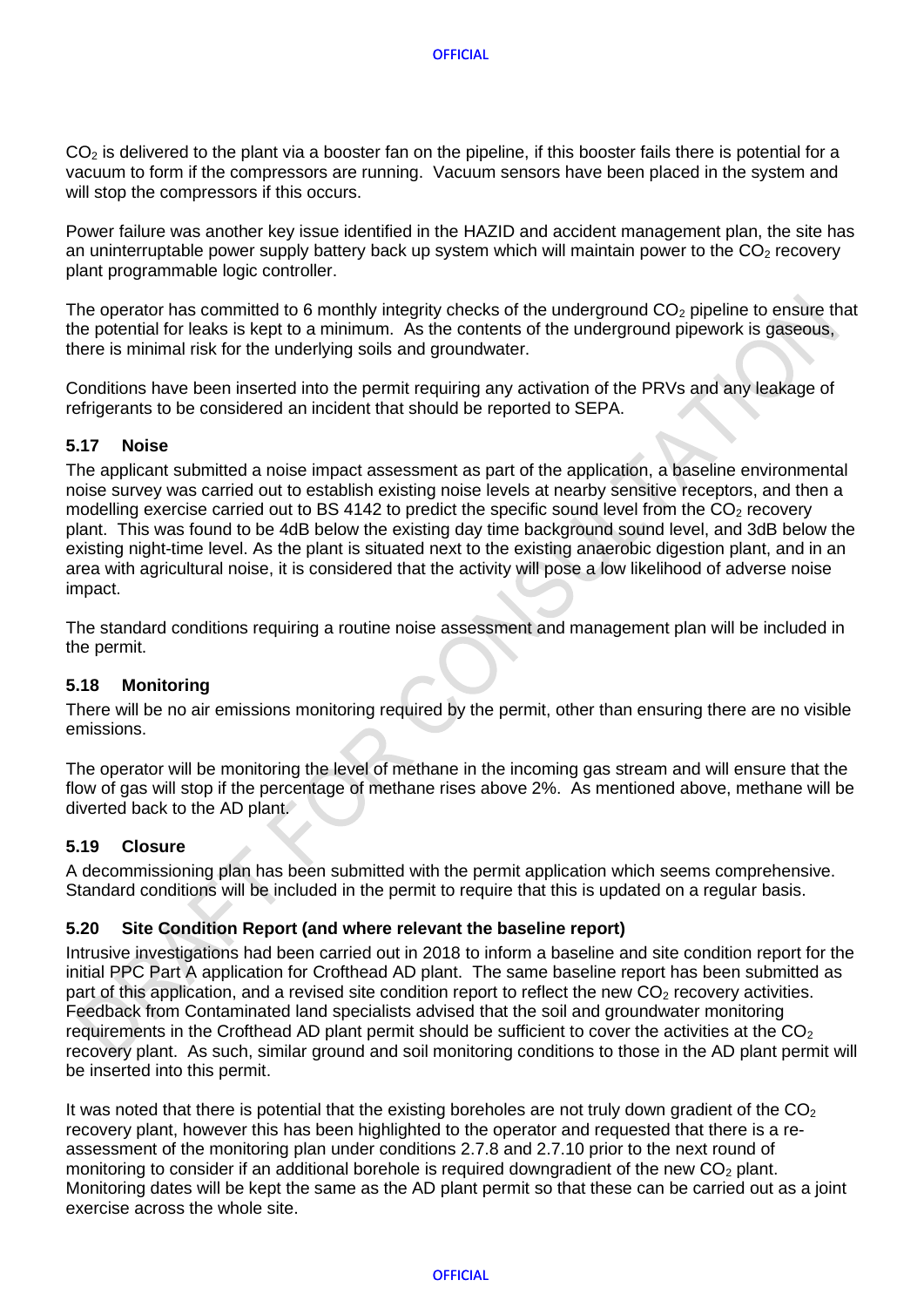#### <span id="page-10-0"></span>**5.21 Consideration of BAT**

SEPA consider that this plant meets BAT, there are no specific BAT conclusions associated with this activity, but  $CO<sub>2</sub>$  recovery using a similar method is considered within the food and drink BREFs as an accepted technology. The current biogas upgrade to biomethane would usually involve the venting to atmosphere of  $CO<sub>2</sub>$  gas, whereas this takes this gas and creates a usable product.

#### <span id="page-10-1"></span>**6 OTHER LEGISLATION CONSIDERED**

*Nature Conservation (Scotland) Act 2004* **&** *Conservation (Natural Habitats &c.) Regulations 1994*

**Is there any possibility that the proposal will have any impact on site designated under the above legislation?** No

**Justification:** This was assessed during determination of the Crofthead AD plant permit, the CO<sub>2</sub> recovery plant will reduce the overall emissions from the AD plant as the CO<sup>2</sup> to be used was vented to atmosphere. There are no SSSI, SPA, or SAC within the 2km screening distance.

**Screening distance(s) used** –2km

*Officer: CO*

#### <span id="page-10-2"></span>**7 ENVIRONMENTAL IMPACT ASSESSMENT AND COMAH**

**How has any relevant information obtained or conclusion arrived at pursuant to Articles 5, 6 and 7 of Council Directive 85/337/EEC on the assessment of the effects certain public and private projects on the environment been taken into account?** 

*N/A*

**How has any information contained within a safety report within the meaning of Regulation 7 (safety report) of the Control of Major Accident Hazards Regulations 1999 been taken into account?** 

N/A

*Officer:* CO

#### <span id="page-10-3"></span>**8 DETAILS OF PERMIT**

**Do you propose placing any non standard conditions in the Permit?** Yes, as this is now a multioperator site conditions have been inserted to identify which area the permit applies. All conditions below have been taken from other permits.

#### **Do you propose making changes to existing text, tables or diagrams within the permit?** N/A

**Outline of change**: Inclusion of conditions to identify areas the permit applies to as this is a multioperator permit.

#### **Details including justification:**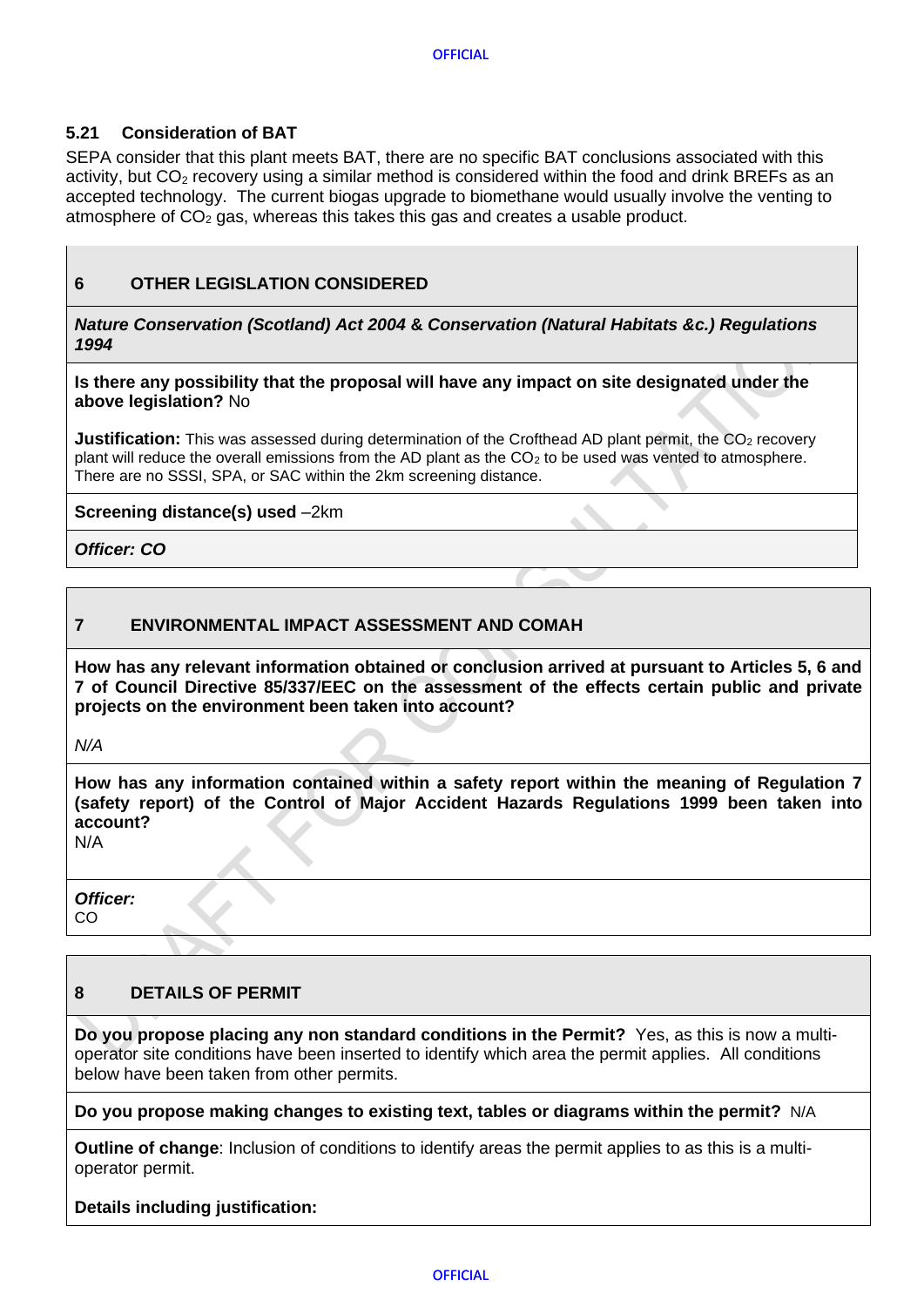1.1.6 The permitted installation to which this permit applies ("the Permitted Installation) is:-

- 1.1.6.1 The parts of the installation which comprise the Directly Associated Activities described in Paragraphs 1.1.5.8 (1.1.5.8.1 to 1.1.5.8.5). The location of the permitted installation of the site in delineated in green on the site plan.
- 1.1.6.2 For the purposes of this permit, the Directly Associated Activities described in Paragraphs 1.1.5.8 (1.1.5.8.1 to 1.1.5.8.5) shall be known together as "the Permitted Activities"

The purpose of these conditions is to identify the areas of the site that this permit covers. Paragraphs 1.1.5.8.1 to 1.1.5.8.5 are the new  $CO<sub>2</sub>$  recovery and dry ice plant. These conditions also relate to a new site plan which will contain a red line to show the boundary of Crofthead AD plant site, and a green line to show the extent of the  $CO<sub>2</sub>$  recovery plant boundary.

**Outline of change:** Whilst standard Soil and groundwater monitoring conditions have been included in the permit, the monitoring requirements have been replicated from the AD plant site and the monitoring and reporting dates to match also.

**Details including justification:** This will allow for the sites to share the monitoring requirements and only carry out one round of monitoring.

**Outline of change:** Inclusion of Refrigerant/coolant leakage detection conditions

**Details including justification:** Refrigerants play an important role in the process, the condition below will require that there is leak detection and a refrigerant leak is treated as an incident as per condition 2.4.1. This condition was previously used in PPC/A/1198070.

#### <span id="page-11-0"></span>**3.7 Refrigerant/Coolant Leakage Detection**

- 3.7.1 The refrigerant/coolant leak detection monitoring system shall be provided.
- 3.7.2 In the event of a leak being detected a signal shall activate warning audible and visual alarms and the refrigerant plant shall be automatically shut down.
- 3.7.3 Any leakage of refrigerant/coolant detected shall be recorded in accordance 2.4.1

#### **Outline of change:** Inclusion of PRV conditions

**Details including justification:** These are taken from the Crofthead AD plant permit to ensure consistent requirements for PRVs across both sites. Again, these require monitoring of the PRVs to ensure they are operating correctly, and any activation of a PRV should be treated as an incident.

#### <span id="page-11-1"></span>**3.9 Operation of process**

3.9.1 The operator shall record the location and settings for all pressure valves (PRVs) associated with the process.

3.9.2 All PRVs shall be linked to an alarm system which shall be connected to telemetry 24 hours a day

3.9.3 Any activation of the PRVs will be regarded as an incident and must be reported to SEPA without delay. The time, date and duration of the incident will be automatically recorded.